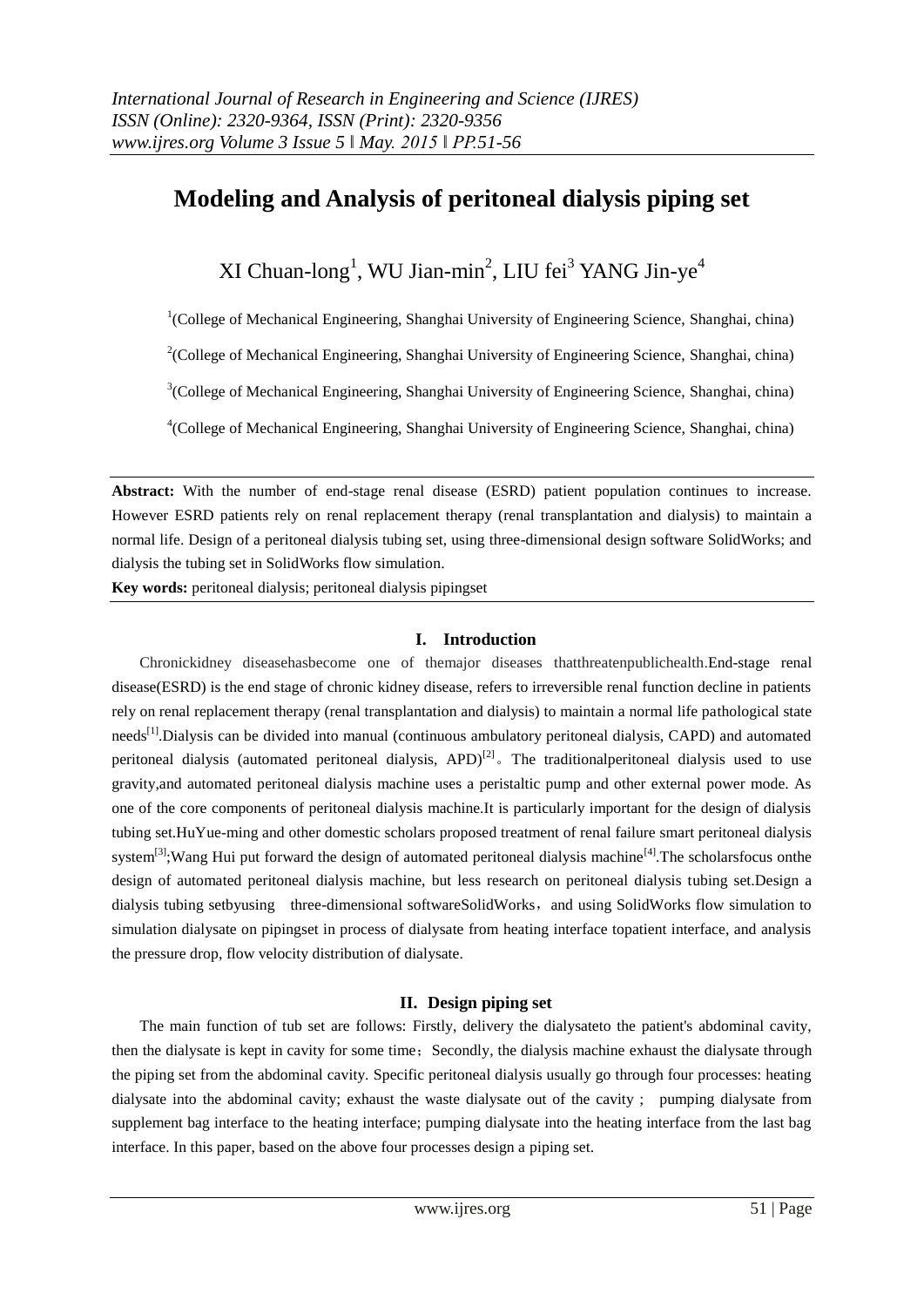

1.Patient interface valve 2.Waste dialysate interface valve 3.supplement interface valve 4.Last bag interface valve 5.Heating interface valve 6.7.10.reversingvalve 8.9.A power pump valve 11.12.B power pump valve Figure 1Pipeline group two-dimensional map

The process of dialysate from heated interface to the patient interface can be de divided as following two sub-processes.  $D_A$ , D<sub>B</sub>represent the pump which is connected with the piping set in Figure 2 (a) and Figure 2(b). The action of D<sub>A</sub>, D<sub>B</sub> aspirate and feed operation, respectively, using the left and right arrows indicate; Each process two pumps simultaneously and independently of each other;In Figure 2 (a) a solid line indicates the pumps A aspirate dialysate, the dashed line represents the operation of pump B feed liquid; So in Figure2 (b) the solid line representsthe pump A feed dialysate, the dashed line represents the pump B aspirate dialysate; when dialysate flow in the piping set, the valves which dialysate flow through the pipeline open.



(a)the sub-process of  $D_A$  aspirate,  $D_B$  feed



(b)the sub-process of  $D_A$  feed,  $D_B$  aspirate Figure 2 Dialysate from the heating process interface to patient interface

According to the peritoneal dialysis four dialysis process using SolidWorks software to build a three-dimensional model of peritoneal dialysis piping set, and it is shown in Figure 3.with three layers to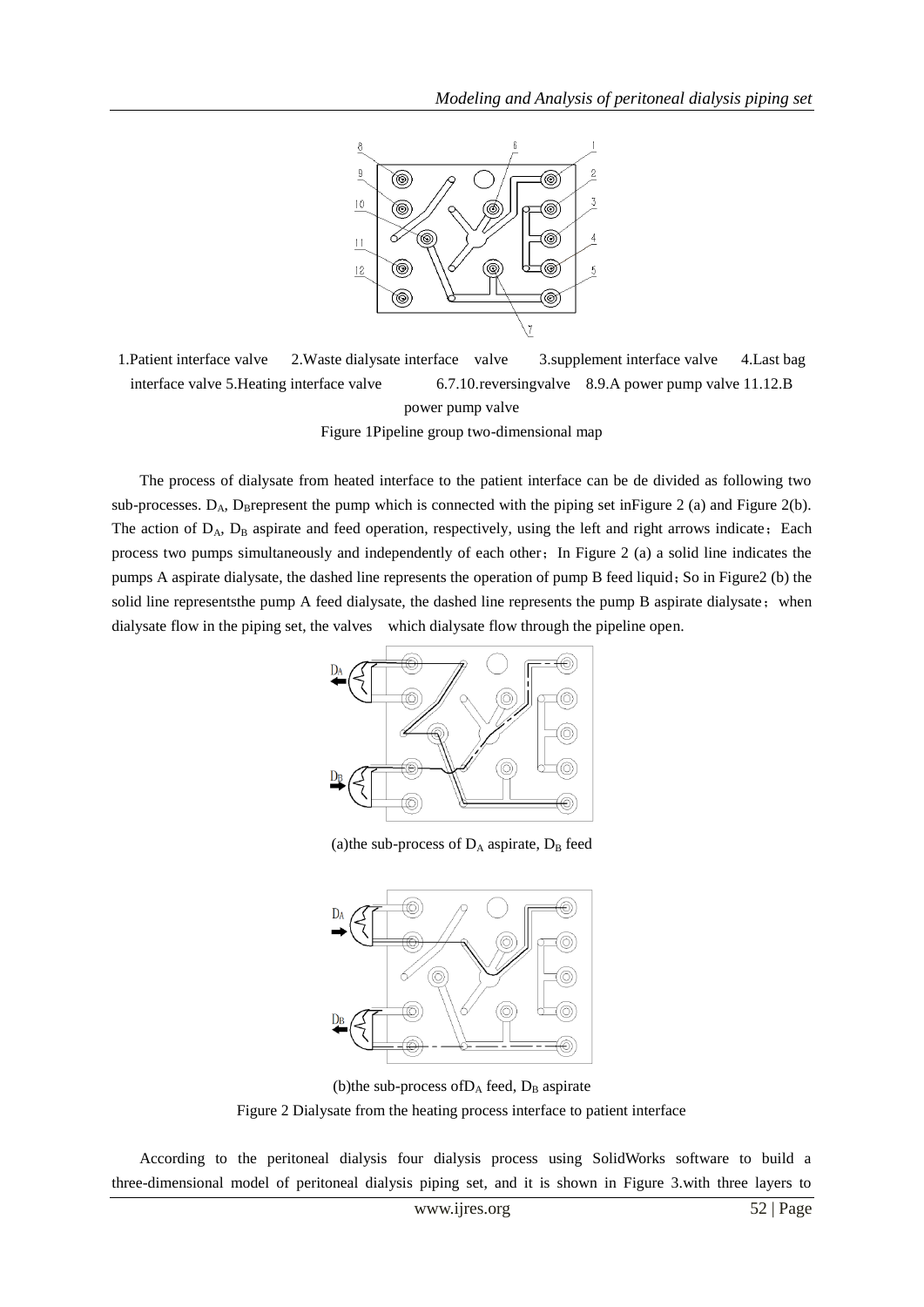optimize the structure ofPipeline group(the different treatment process piping design in hierarchical framework), it makes the pipeline group reduced volume, easy to carry.



Figure 3 three-dimensional model of peritoneal dialysis pipingset

# **III. simulation**

According to the requirements of peritoneal dialysis, automated peritoneal dialysis begin to work when in the dialysate heat at 37 ℃, then dialysate flow as certain rate to patients interface.As the actual dialysis process has a variety of modes, so the project simulate the tidal peritoneal dialysismodel. simulation the transient movement of dialysate as Figure 2(a) and 2(b).This article assumes heated dialysate flow in constant rate topatient interface through the pipeline group. The purpose of the simulation is to simulate a real dialysis process, intend to explore the feasibility of the pipeline group and get dialysate flow process in the pipeline group pressure, velocity and flow trajectories distribution.When SolidWorks flow simulation create a new project,You can use the wizard, and set the simulation parametersin accordance with Table 1 below.When you have finished setting the basic parameters in Table 1, after setting the boundary conditions: (1)by reference [2] tidal patterns, Inlet boundary conditions can be obtained:  $150~250$ ml/min (Thatis 2500~4200mm<sup>3</sup>/s) and the model is set200ml/min。(2)Outlet boundary condition:Ambient pressure is standard atmospheric pressure (using Standard atmospheric pressureas value of abdominalcavity ).

| Table 1 Basic Settings simulation project |                                                    |
|-------------------------------------------|----------------------------------------------------|
| Item name                                 | <b>Setting Options</b>                             |
| Configuration name                        | Create new: Dialysis tubing set simplified model   |
| Unit system                               | $NMM$ (mm-g-s) temperature(celsius)                |
| Analysis type                             | TickInternal[exclude cavities without flow         |
|                                           | condition]                                         |
| Physical features                         | Tick gravity, Setting $9.81 \text{m/s}^2$          |
| Database of fluid                         | Choose liquid-water                                |
| Flow characteristic                       | Setting laminar and turbulent                      |
| Wall condition                            | Default wall thermal condition List, select        |
|                                           | adiabatic wall                                     |
|                                           | Roughness valve 0 micrometer                       |
| Initial condition                         | The initial temperature was set to 37 $^{\circ}$ C |
| Result & geometry resolution              | Setting results accuracy of 3                      |
|                                           |                                                    |

Table 1Basic Settings simulation project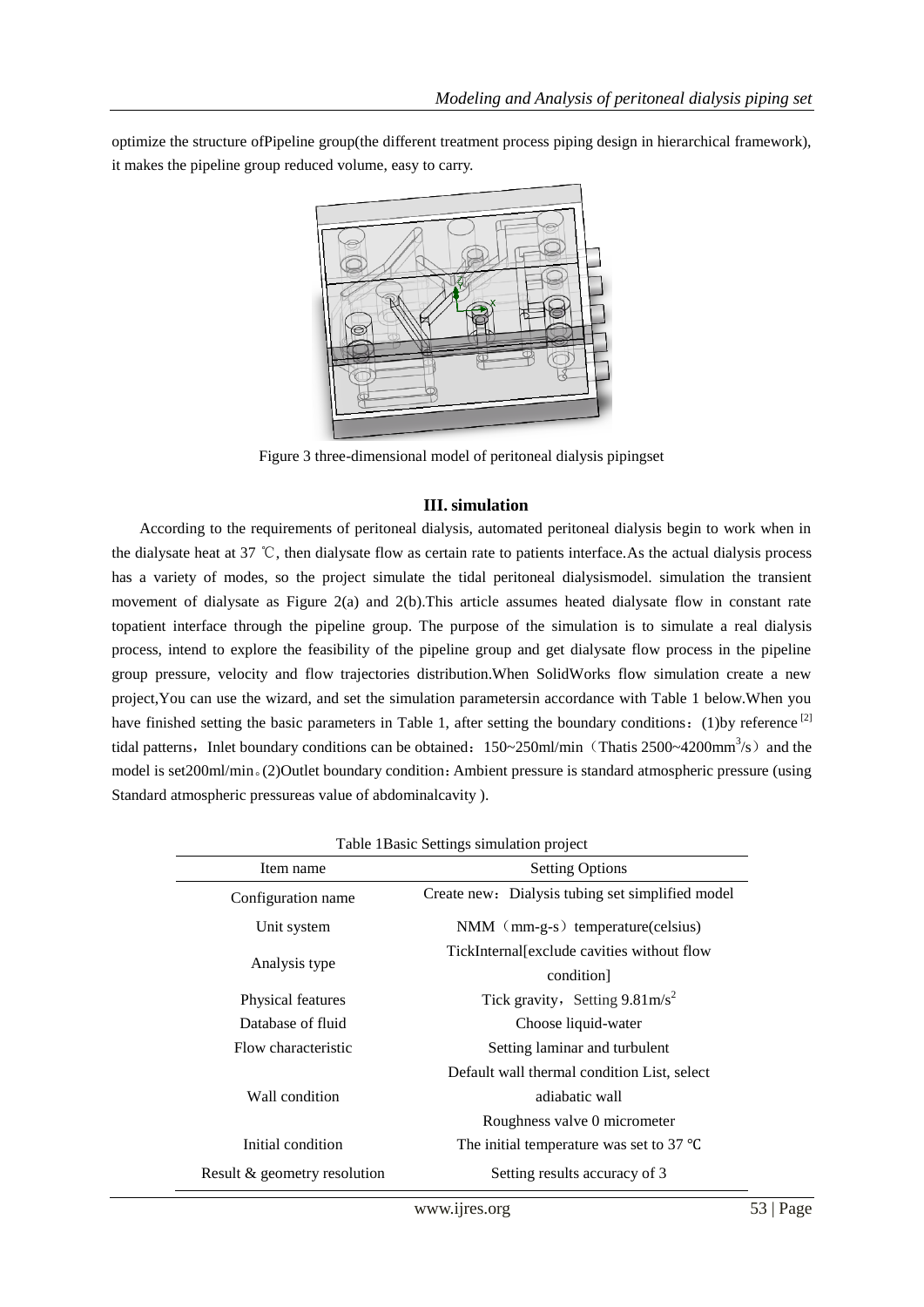## **IV. Simulation Results and Analysis**

Now we analysis the sub-processes of dialysate from the heating interfaceto patient interface. And we are concerned about the pressure distribution, velocity distribution and the section of velocity distribution in patient interface.

## **4.1 Pressure distribution**

Peritoneal dialysis pressure field distribution is shown in Figure 4.From Figure 4(a) we can learn about pressure range very little. the pressure drop is 0.0034 atm in the process of Figure 2(a) . Figure 4(b) is the sub-process-heating interface to patient interface, and pressure drop is 0.0059 atm. Figure 4a and Figure 4b shows that the pipingset to the dialysate pressure drop is very small. The pressure did not fluctuate severely during dialysis.



(a)the sub-process of  $D_A$  aspirate,  $D_B$  feed



(b) The sub-process of  $D_A$  feed,  $D_B$  aspirate Figure 4 two sub-process pressures distribution

# **4.2Velocity vector field**

The simulation in Fig. 5a and 5b corresponds to the FIG. 2a and 2b .they are the velocity vector field distribution of the two sub-processes. As can be seen from Figure 5 the overall dialysate flow is relatively flat, and the speedis concentrated in  $287 \sim 96$ mm/s. Dialysate flow rate of loss among every unit length of the process is the same, and dialysate flow path of Figure 2(a) is longer than to Figure 2(b), so the maximum flow rate of the dialysate in Figure 5(b) is larger than Figure 5(a).Figure 6 is a cross-section of dialysis fluid velocity vector field shot into the patient interface, Figure 6(a) corresponds with 2(a) process. It shows patient interface velocity vector screenshot, while Figure 6(b) simulates 2(b) process speed vector screenshots. From Figure 6(a) and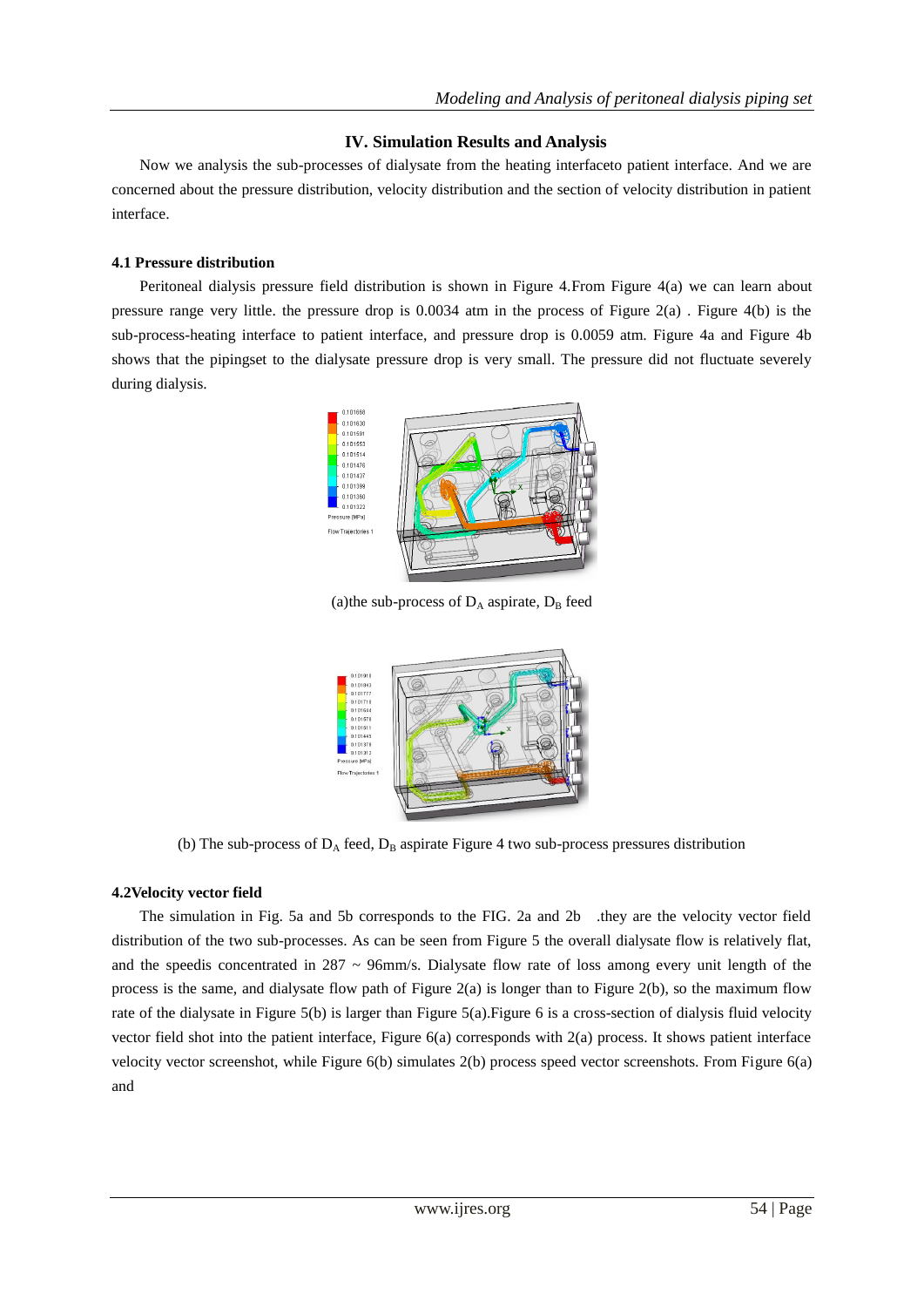Figure 6(b)we know that the flow rate of the patient interface is concentrated in384~96mm/s.



(a) $D_A$  aspiration,  $D_B$  sub-process liquid feed



(b)the sub-process of  $D_A$  feed,  $D_B$  aspirate Figure 5 two sub-process velocity vector field distribution



(a)the sub-process of  $D_A$  aspirate,  $D_B$  feed



(b)the sub-process of D<sub>A</sub> feed, D<sub>B</sub> aspirate Figure 6 two sub process velocity vector-sectional view of the patient interface